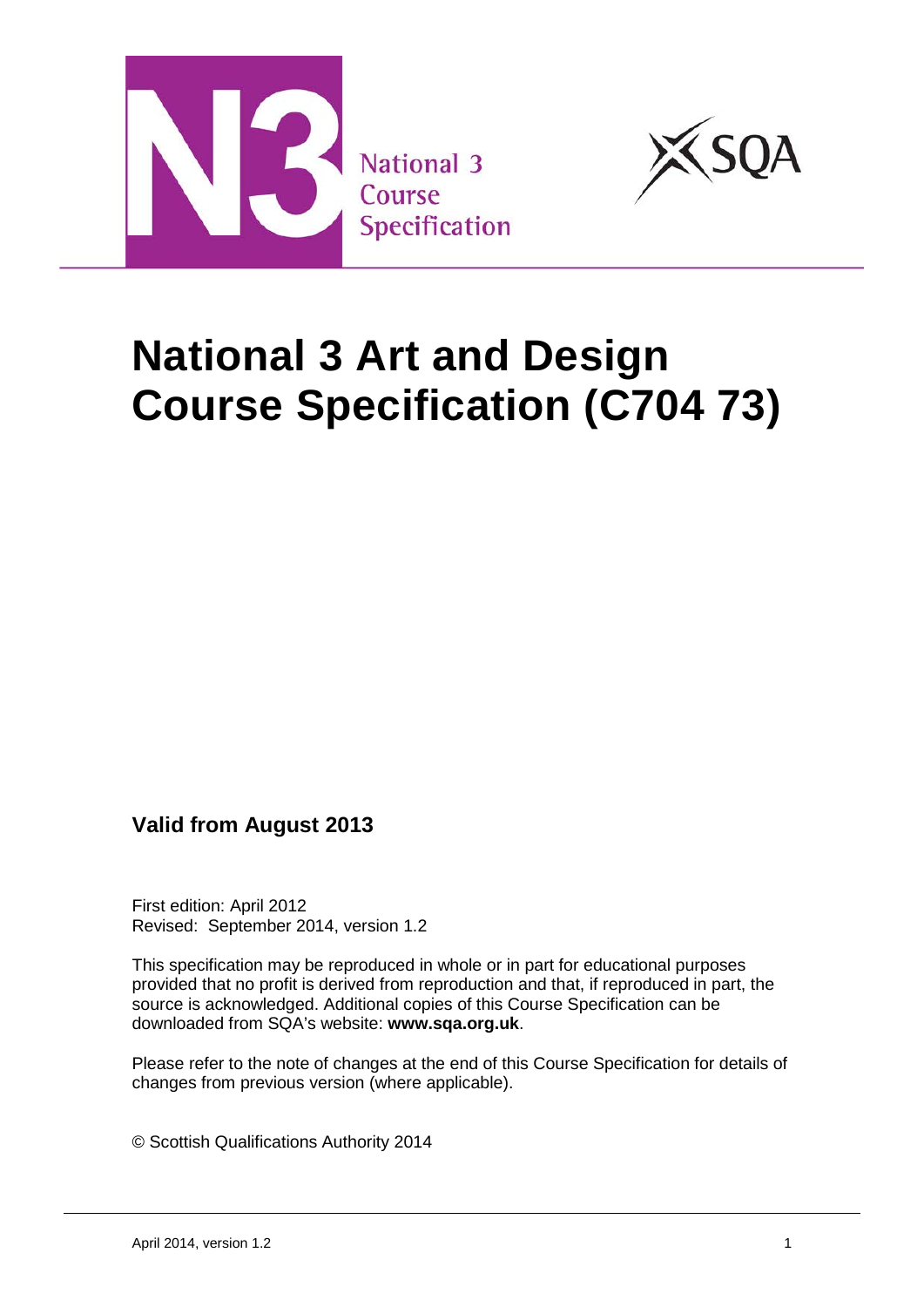## **Course outline**

**Course title:** National 3 Art and Design

**SCQF:** level 3 (18 SCQF credit points)

**Course code:** C704 73

### **Mandatory Units**

| Or               | H202 73 Art and Design: Expressive Activity (National 3) 9 SCQF credit points        |                      |
|------------------|--------------------------------------------------------------------------------------|----------------------|
|                  | H6NL 73 Art and Design: Expressive Activity<br>with a Scottish Context (National 3)* | 9 SCQF credit points |
| And either<br>Or | H204 73 Art and Design: Design Activity (National 3)                                 | 9 SCQF credit points |
|                  | H6NM 73 Art and Design: Design Activity<br>with a Scottish Context (National 3)*     | 9 SCQF credit points |

\*Scottish Studies Award contributing Unit: This Course Specification should be read in conjunction with the relevant [Scottish Studies](http://www.sqa.org.uk/sqa/64329.html) Unit Specification on the Scottish Studies [Award web](http://www.sqa.org.uk/sqa/64329.html) page.

### **Recommended entry**

Entry to this Course is at the discretion of the centre. However, learners would normally be expected to have attained the skills, knowledge and understanding required by the following or equivalent qualifications and/or experience:

National 2 Creative Arts Course or related Units

In terms of prior learning and experience, relevant experiences and outcomes may also provide an appropriate basis for doing this Course.

## **Progression**

This Course or its Units may provide progression to:

- other qualifications in Art and Design or related areas
- further study, employment and/or training

Further details are provided in the Rationale section.

### **Equality and inclusion**

This Course Specification has been designed to ensure that there are no unnecessary barriers to learning or assessment. The individual needs of learners should be taken into account when planning learning experiences, selecting assessment methods or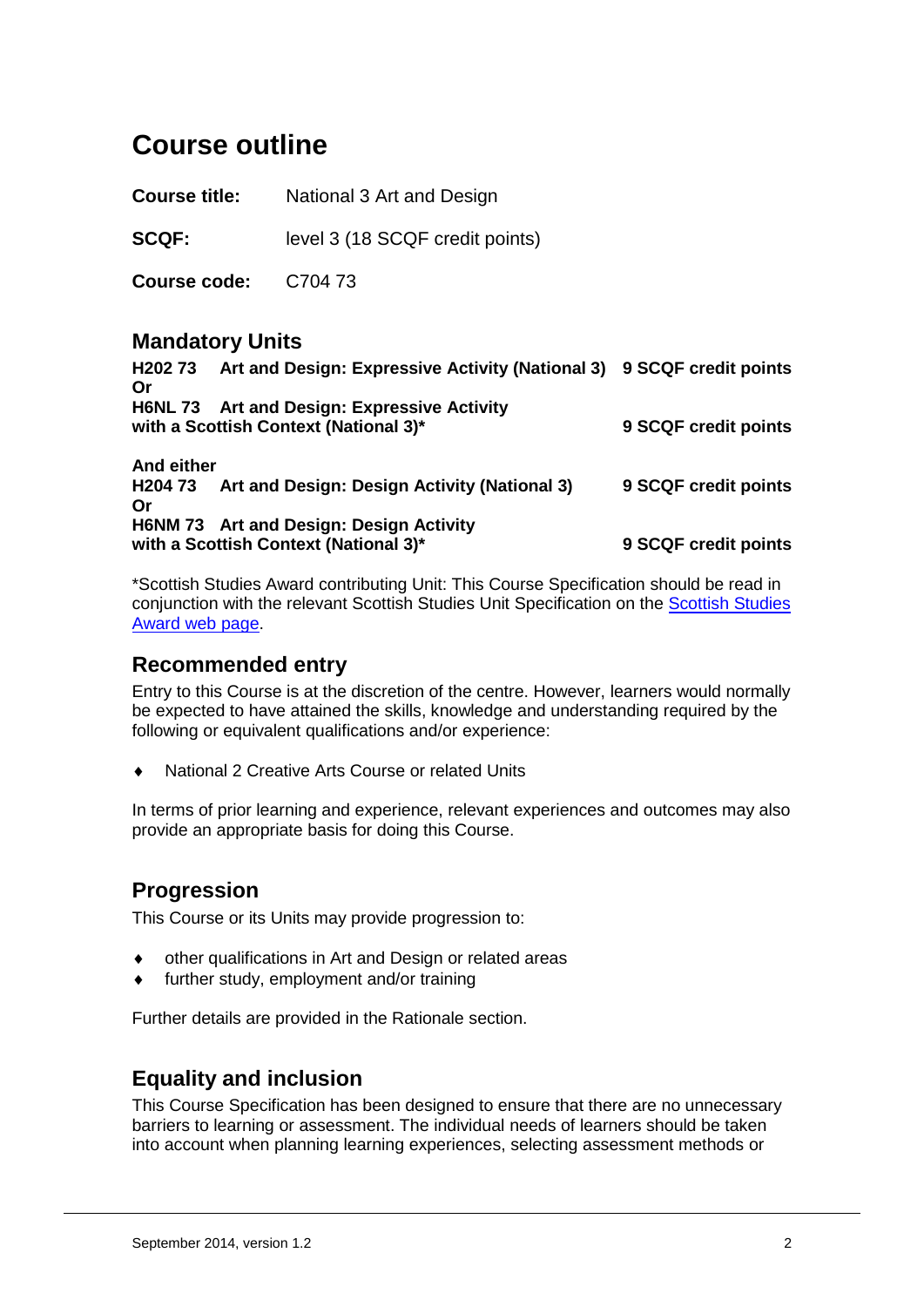considering alternative evidence. For further information, please refer to the *Course Support Notes.*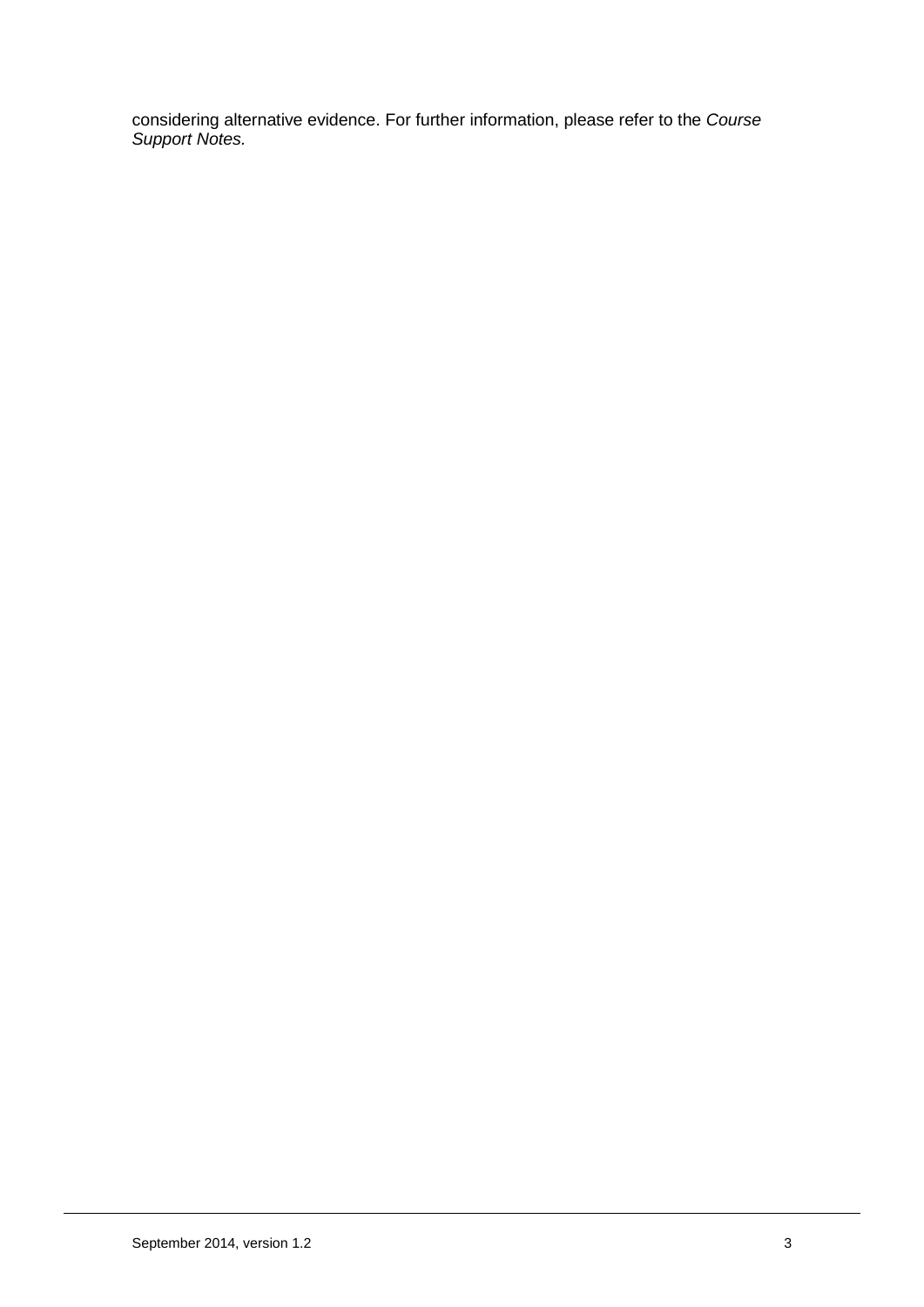## **Rationale**

All new and revised National Courses reflect Curriculum for Excellence values, purposes and principles. They offer flexibility, provide more time for learning, more focus on skills and applying learning, and scope for personalisation and choice.

In this Course, and its component Units, there will be an emphasis on skills development and the application of those skills. Assessment approaches will be proportionate, fit for purpose and will promote best practice, enabling learners to achieve the highest standards they can.

This Course provides learners with opportunities to continue to acquire and develop the attributes and capabilities of the four capacities, as well as skills for learning, skills for life and skills for work.

All Courses provide opportunities for learners to develop breadth, challenge and application, but the focus and balance of the assessment will be appropriate for the subject area.

## **Relationship between the Course and Curriculum for Excellence values, purposes and principles**

The Art and Design Course is practical and experiential in nature and the key focus is developing creativity.

The Course combines practical experiences in expressive and design activities along with developing a basic knowledge and understanding of artists and designers' practice.

The Course provides opportunities for learners to experiment with art and design materials; be imaginative and creative; present basic facts and ideas; and apply practical skills in response to given expressive and design tasks.

Learning through art and design encourages personal creativity and self-expression which will help learners gain confidence in their art and design practice. In addition, the Course encourages learners to continue to acquire and develop the attributes and capabilities of the four capacities.

The Course will also develop learners' understanding of artistic and cultural values, identities, and ideas.

## **Purpose and aims of the Course**

The purpose of the Course is to provide a broad practical experience of art and design practice and related knowledge and understanding.

The Course encourages learners to experiment with and use a variety of art and design materials, techniques and/or technology.

The Course offers learners opportunities to develop their practical skills at a basic level by communicating their thoughts and ideas when creating expressive and design work.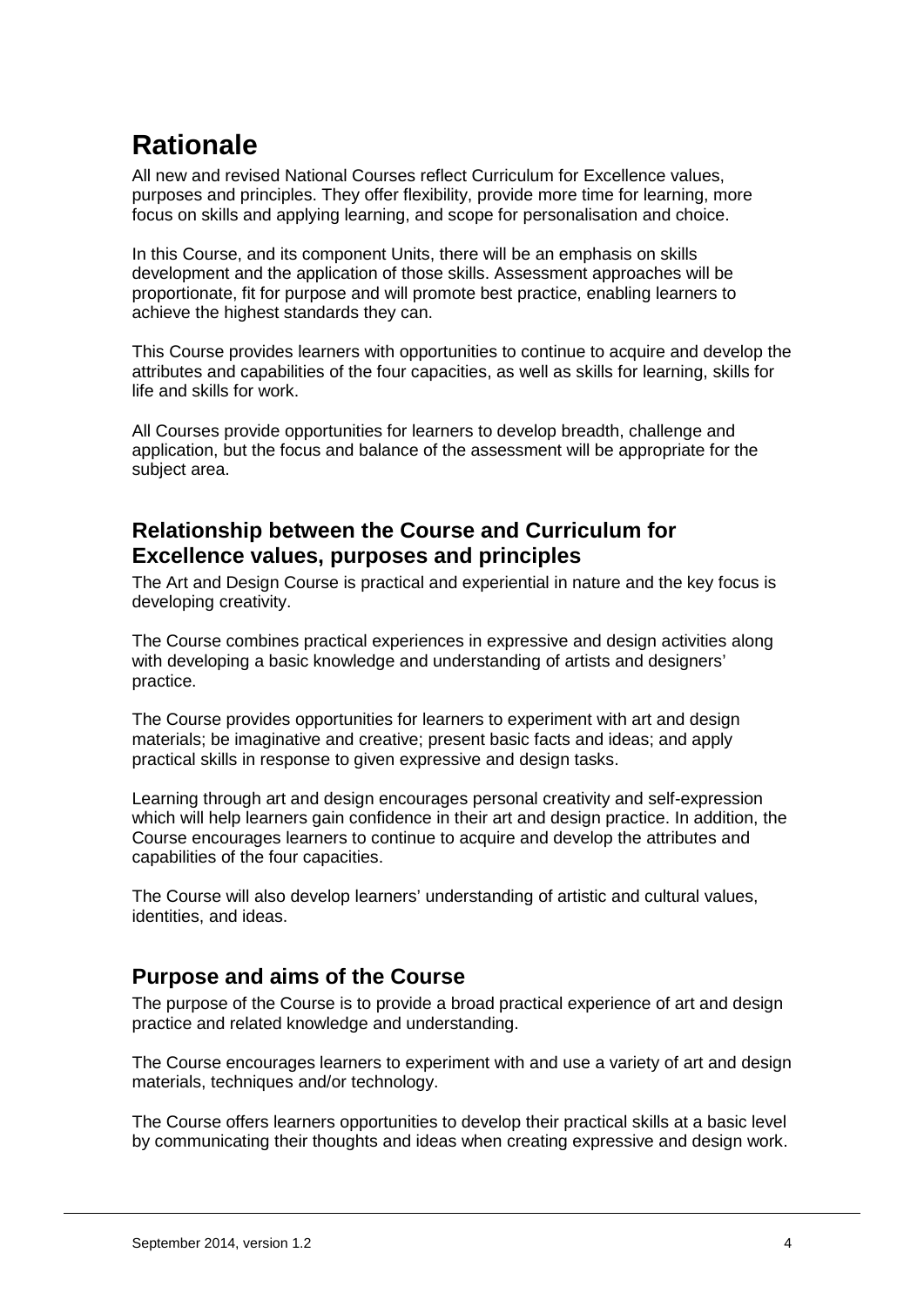Further, it offers learners opportunities to develop basic knowledge and understanding of art and design practice.

The aims of the Course are to enable learners to develop skills in:

- ♦ experimenting and using art and design materials, basic techniques and/or technology to produce expressive and design work
- communicating thoughts, feelings and ideas through their expressive and design work
- developing a basic knowledge and understanding of an artist's and a designer's work and practice
- identifying areas for improvement when reflecting on own work

## **Information about typical learners who might do the Course**

This Course is a broad-based qualification. It is suitable for learners with a general interest in art and design, and for those wanting to progress onto higher levels of study. This qualification will allow learners to consolidate and reinforce skills developed through the experiences and outcomes for art and design and in other expressive arts subjects.

The Course is learner-centred and includes practical and experiential learning opportunities. The learning experiences in the Course are flexible and adaptable, with opportunities for personalisation and choice in both expressive and design contexts. This makes it highly flexible, as it can be contextualised to suit a diverse range of learners' needs and aspirations.

On completing the Course, learners will have developed practical skills in using art and design materials, techniques and/or technology. They will be able to use these to develop creative expressive and design work. Learners will also have developed a basic understanding of the things that inspire and influence artists and designers and their practice.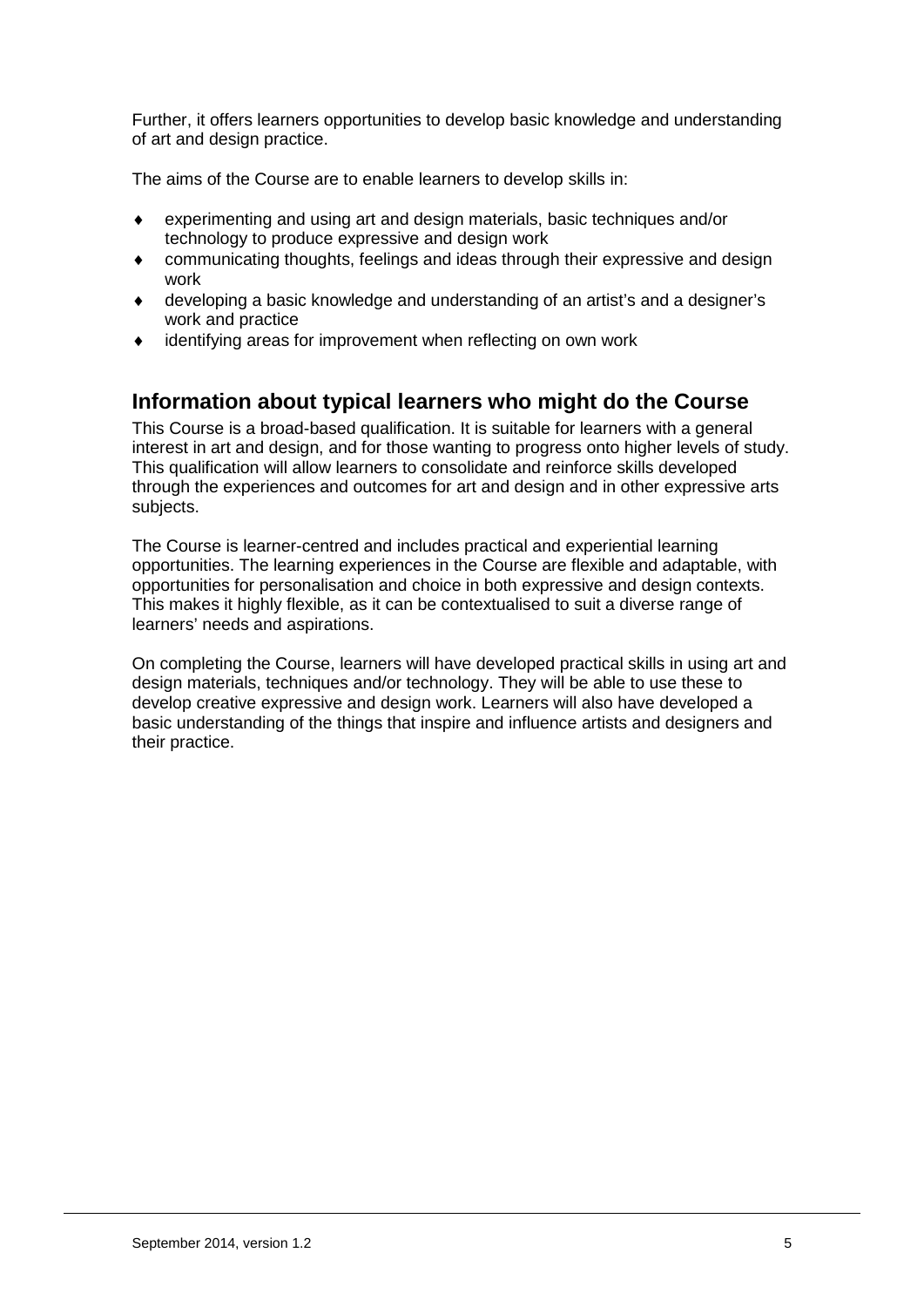## **Course structure and conditions of award**

### **Course structure**

The Course has an integrated approach to learning, and includes a combination of practical activities in response to given art and design tasks, and supporting knowledge and understanding.

In the Course learners will draw upon their understanding of art and design work and practice as they experiment with using art and design materials, techniques and/or technology to develop their ideas. Each of the two Units covers the processes required for learners to develop basic skills in producing creative expressive and design work.

The Units also enable learners to develop a basic knowledge and understanding of art and design practice by presenting some simple facts and ideas in relation to art and design practice.

Units are statements of standards for assessment and not programmes of learning and teaching. They can be delivered in a number of ways.

The Course consists of two mandatory Units.

Each of the component Units of the Course is designed to provide progression to the corresponding Units at National 4.

#### **Art and Design: Expressive Activity (National 3)**

In this Unit, learners will, with guidance, consider some of the things that inspire artists and will develop a basic understanding of how artists use art materials, techniques and/or technology in their work. They will select, use and experiment with art materials, techniques and/or technology, producing imaginative art work at a basic level in response to chosen stimuli for an expressive art activity.

#### **Art and Design: Design Activity (National 3)**

In this Unit, learners will, with guidance, consider some of the things that inspire designers and how they use design materials, techniques and/or technology in their work. They will develop their personal design ideas in 2D and/or 3D work, selecting, using and experimenting with materials, techniques and/or technology at a basic level when producing design work in response to a given brief.

### **Conditions of award**

To achieve the National 3 Art and Design Course, learners must pass all of the required Units. The required Units are shown in the Course outline section.

National 3 Courses are not graded.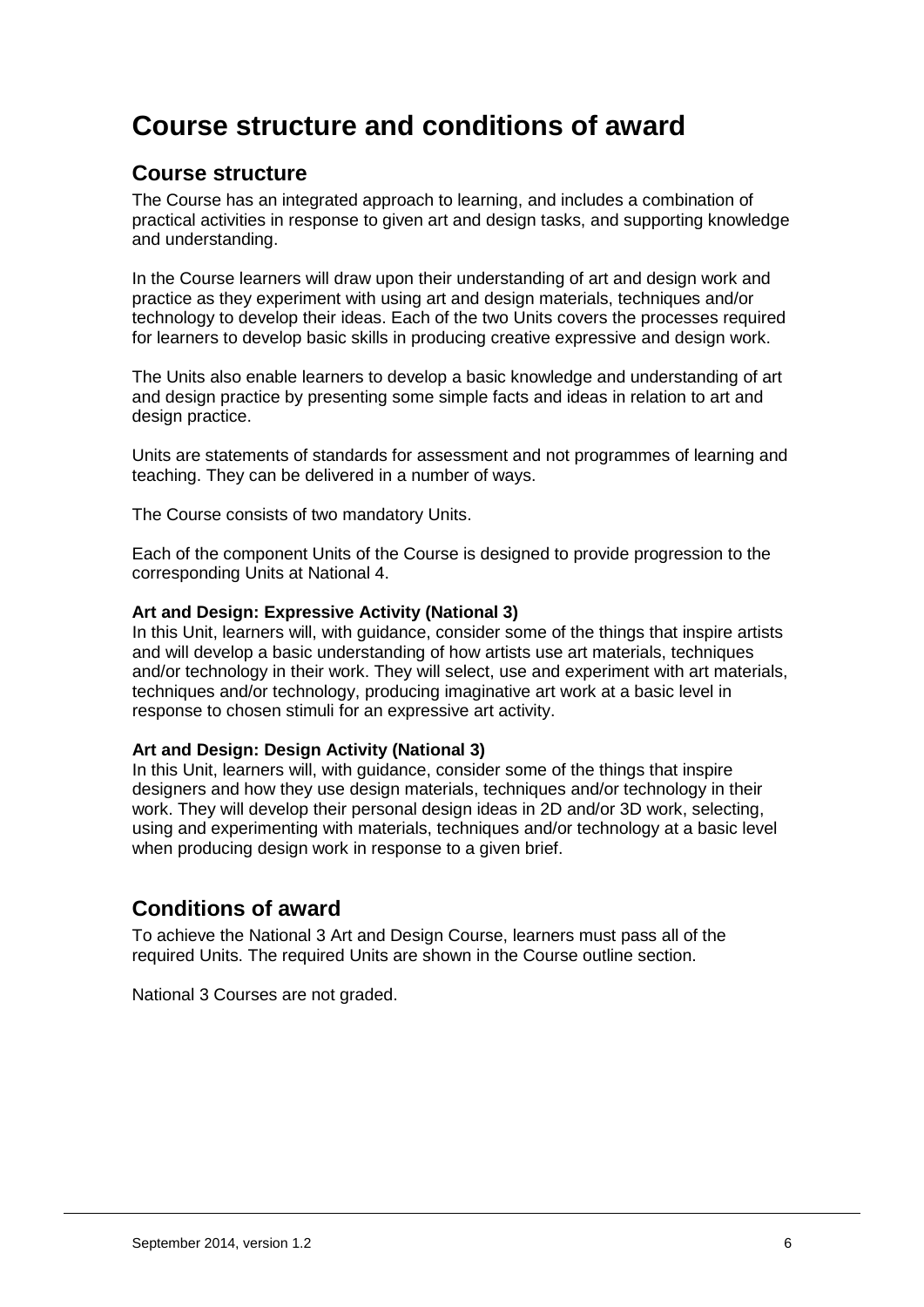## **Skills, knowledge and understanding**

Full skills, knowledge and understanding for the Course are given in the *Course Support Notes*. A broad overview of the subject skills, knowledge and understanding that will be covered in the Course is given in this section. These are:

- a basic understanding of how materials, techniques and/or technology are used by artists and designers in their work
- ♦ presenting simply expressed facts and opinions about art and design work and the things that have inspired and influenced it
- producing drawings and studies for given expressive and design tasks
- ♦ using drawings and studies when developing their ideas and art and design work in 2D and/or 3D
- selecting, experimenting with and using art and design materials, basic techniques and/or technology when developing their art and design work
- $\bullet$  using simple problem solving and planning skills with guidance, within the creative process
- ♦ identifying, with guidance, areas for improvement in their art and design work

Skills, knowledge and understanding to be included in the Course will be appropriate to the SCQF level of the Course. The SCQF level descriptors give further information on characteristics and expected performance at each SCQF level [\(www.sqa.org.uk/scqf\)](http://www.sqa.org.uk/sqa/4595.html).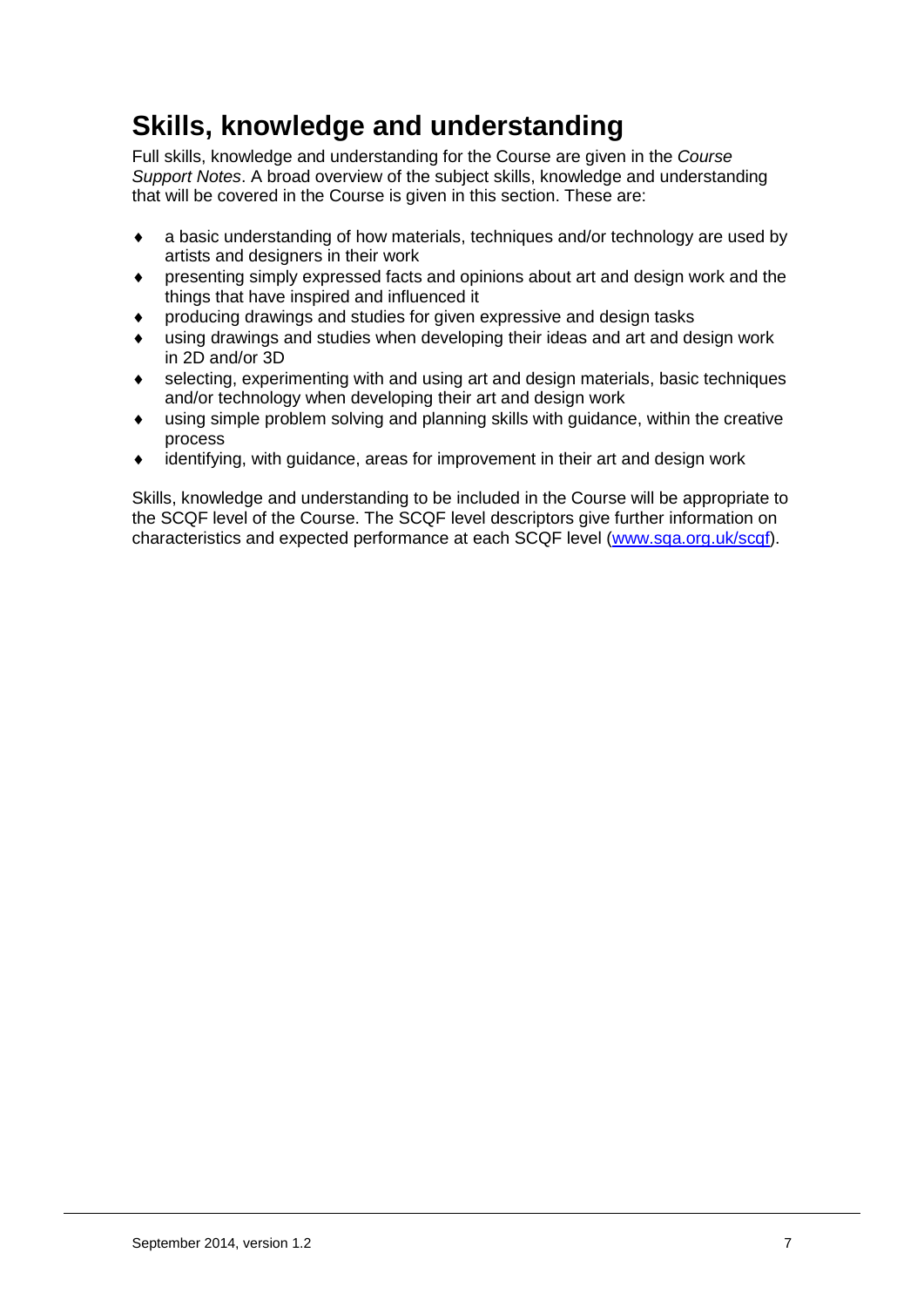## **Assessment**

Further information about assessment for the Course is included in the *Course Support Notes.* 

## **Unit assessment**

All Units are internally assessed against the requirements shown in the *Unit Specification.*

They can be assessed on an individual Unit basis or by using other approaches which combine the assessment for more than one Unit.

They will be assessed on a pass/fail basis within centres. SQA will provide rigorous external quality assurance, including external verification, to ensure assessment judgments are consistent and meet national standards.

The assessment of the Units in this Course will be as follows.

#### **Art and Design: Expressive Activity (National 3)**

For this Unit, learners will be required to provide evidence of a basic knowledge and understanding of an artist's work and practice. They will also produce a variety of simple drawings, studies and related creative development work in 2D and/or 3D formats, in response to chosen stimuli for a given expressive art activity.

#### **Art and Design: Design Activity (National 3)**

For this Unit, learners will be required to provide evidence of a basic knowledge and understanding of a designer's work and practice. They will also produce a variety of simple design research and related creative development work in 2D and/or 3D formats in response to a given design brief.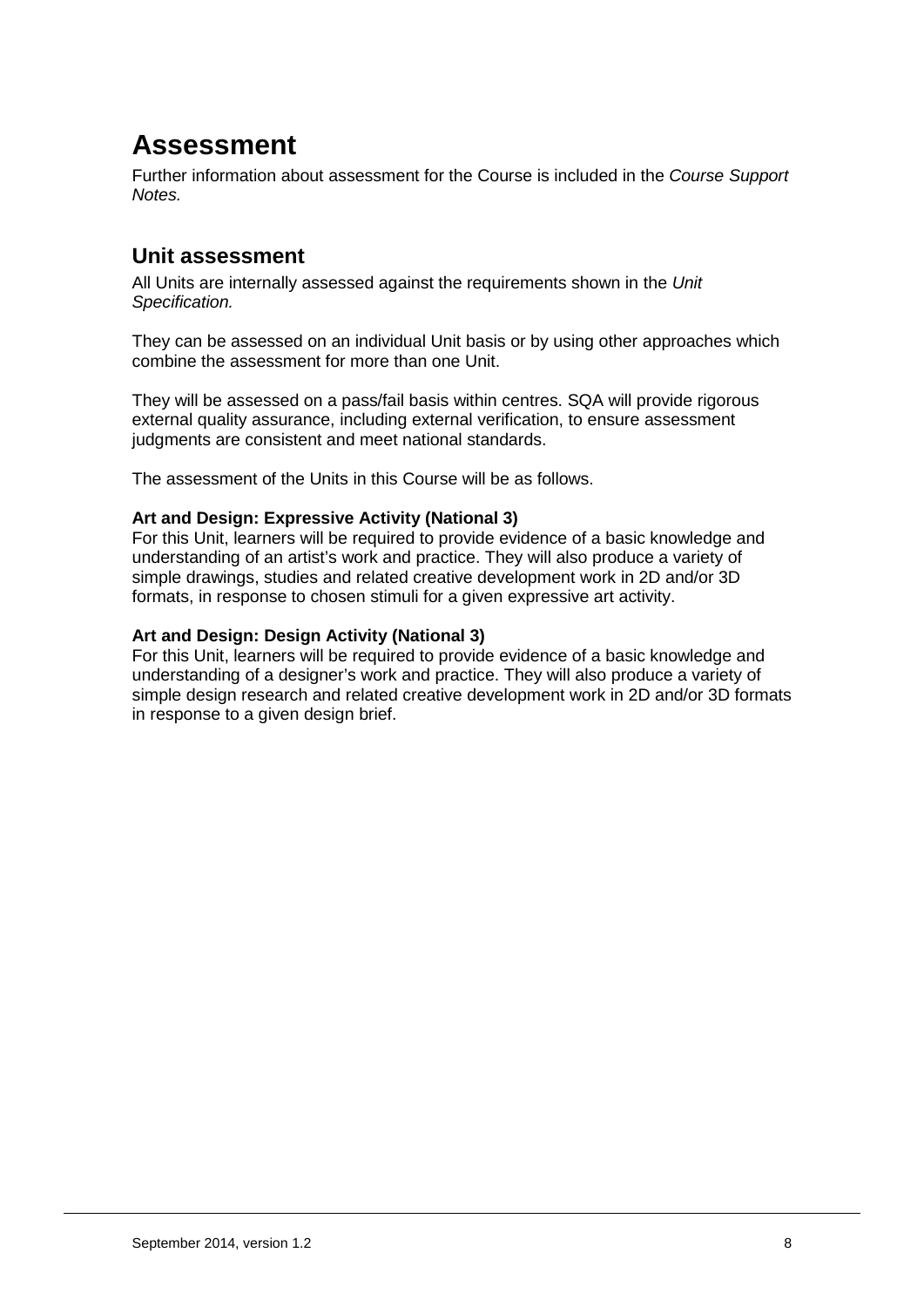## **Development of skills for learning, skills for life and skills for work**

It is expected that learners will develop broad, generic skills through this Course. The skills that learners will be expected to improve on and develop through the Course are based on SQA's *Skills Framework: Skills for Learning, Skills for Life and Skills for Work*  and drawn from the main skills areas listed below. These must be built into the Course where there are appropriate opportunities.

#### **3 Health and wellbeing**

3.1 Personal learning

#### **5 Thinking skills**

- 5.2 Understanding
- 5.3 Applying
- 5.5 Creating

Amplification of these skills is given in SQA's *Skills Framework: Skills for Learning, Skills for Life and Skills for Work*. The level of these skills will be appropriate to the level of the Course. Further information on building in skills for learning, skills for life and skills for work for the Course is given in the *Course Support Notes*.